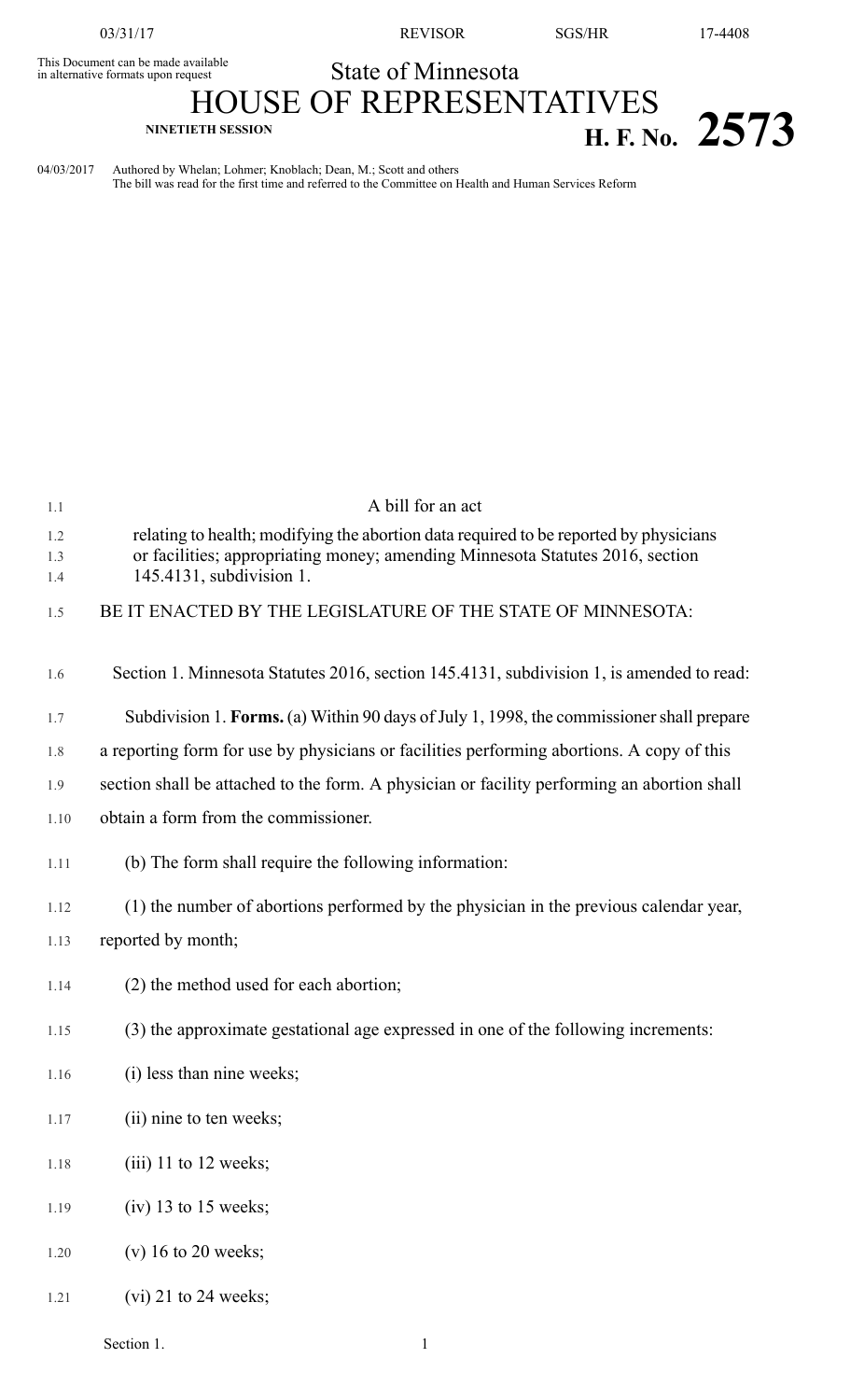03/31/17 REVISOR SGS/HR 17-4408

- 2.1 (vii) 25 to 30 weeks; 2.2 (viii) 31 to 36 weeks; or 2.3 (ix) 37 weeks to term; 2.4 (4) the age of the woman at the time the abortion was performed; 2.5 (5) the specific reason for the abortion, including, but not limited to, the following: 2.6 (i) the pregnancy was a result of rape; 2.7 (ii) the pregnancy was a result of incest; 2.8 (iii) economic reasons; 2.9 (iv) the woman does not want children at this time; 2.10 (v) the woman's emotional health is at stake; 2.11 (vi) the woman's physical health is at stake; 2.12 (vii) the woman will suffer substantial and irreversible impairment of a major bodily 2.13 function if the pregnancy continues; 2.14 (viii) the pregnancy resulted in fetal anomalies; or 2.15 (ix) unknown or the woman refused to answer; 2.16 (6) the number of prior induced abortions; 2.17 (7) the number of prior spontaneous abortions; 2.18 (8) whether the abortion was paid for by: 2.19 (i) private coverage; 2.20 (ii) public assistance health coverage; or  $2.21$  (iii) self-pay; 2.22 (9) whether coverage was under: 2.23 (i) a fee-for-service plan; 2.24 (ii) a capitated private plan; or 2.25 (iii) other; 2.26 (10) complications, if any, for each abortion and for the aftermath of each abortion. 2.27 Space for a description of any complications shall be available on the form;
	- 2.28 (11) the medical specialty of the physician performing the abortion; and

Section 1. 2